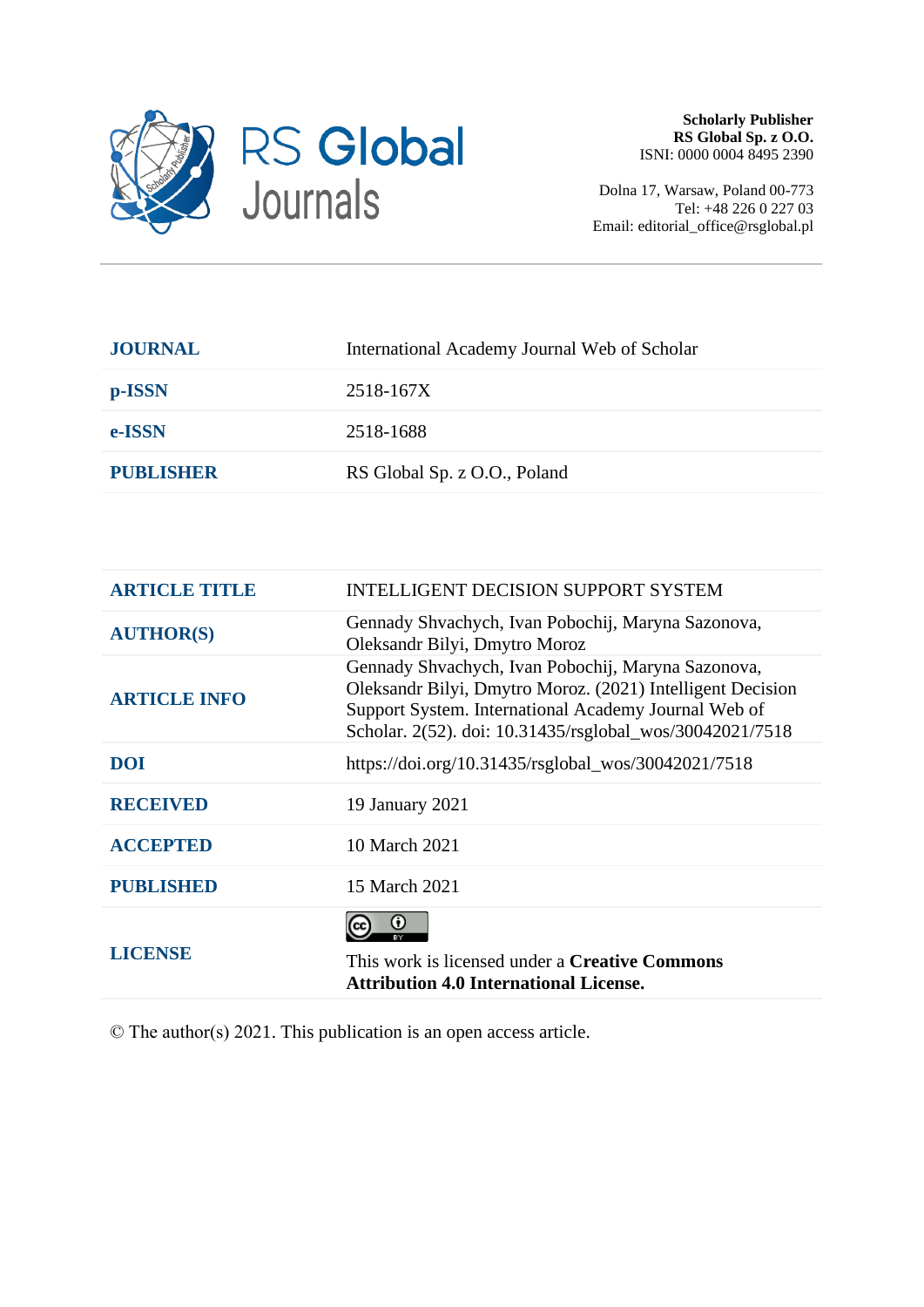# **INTELLIGENT DECISION SUPPORT SYSTEM**

*Gennady Shvachych, Doctor of Science, National Metallurgical Academy of Ukraine, Dnipro, Ukraine, ORCID ID:<https://orcid.org/0000-0002-9439-5511> Ivan Pobochij, Doctor of Science, National Metallurgical Academy of Ukraine, Dnipro, Ukraine, ORCID ID:<https://orcid.org/0000-0001-7023-1857> Maryna Sazonova, Candidate of Science, National Metallurgical Academy of Ukraine, Dnipro, Ukraine, ORCID ID:<https://orcid.org/0000-0002-9513-9659> Oleksandr Bilyi, Candidate of Science, National Metallurgical Academy of Ukraine, Dnipro, Ukraine, ORCID ID:<https://orcid.org/0000-0003-1234-5404> Dmytro Moroz, Master, Oles Honchar Dnipro National University, Dnipro, Ukraine, ORCID ID: [https://orcid.org/0000-0003-2577-3](https://orcid.org/0000-0003-2577-)352*

### **DOI: https://doi.org/10.31435/rsglobal\_wos/30042021/7518**

#### **ARTICLE INFO**

#### **ABSTRACT**

**Received:** 19 January 2021 **Accepted:** 10 March 2021 **Published:** 15 March 2021 Here one of the new efficient approaches to solving problems of intelligent support of making decisions of a cooperate enterprise scale is analyzed, bearing in mind that the enterprise is oriented towards integration of two interconnected information technologies: a technology of constructing information storages and a technology of intelligent data analysis. A new conception of the role of informating-controlling systems in controlling and operating pipe manufacturing process is suggested. It broadens a traditional view over information systems just as if it were only an instrument of a computer data analysis. The role of the modern information systems in the manufacturing as an independent scientific and applied direction serving as a connecting link in the triad "raw product – ngineering process – end product" is substantiated. Some problems connected with plantation of the informating-controlling systems in the pipe manufacturing is formulated. It broadens a traditional view over information systems just as if it were only an instrument of a computer data analysis. The practical application of this product permits the operating personnel of the enterprise to control the engineering process, analyze the processes passing in each mill, adjust the PRP mills' engineering characteristics in the pipe-manufacturing process. The suggested approach influences quite strongly the production's quality improving and enables to work stably in the thin-walled pipe grades sphere. **KEYWORDS** information system, data analysis, information storages, intelligent decision.

**Citation:** Gennady Shvachych, Ivan Pobochij, Maryna Sazonova, Oleksandr Bilyi, Dmytro Moroz. (2021) Intelligent Decision Support System. *International Academy Journal Web of Scholar.* 2(52). doi: 10.31435/rsglobal\_wos/30042021/7518

**Copyright:** © 2021 **Gennady Shvachych, Ivan Pobochij, Maryna Sazonova, Oleksandr Bilyi, Dmytro Moroz.** This is an open-access article distributed under the terms of the **Creative Commons Attribution License (CC BY)**. The use, distribution or reproduction in other forums is permitted, provided the original author(s) or licensor are credited and that the original publication in this journal is cited, in accordance with accepted academic practice. No use, distribution or reproduction is permitted which does not comply with these terms.

**Introduction**. Nowadays, the informating-controlling systems alongside with expert-logical systems are considered essential instruments of the theory and practice of manufacturing. At the same time, the sphere of the informating-controlling systems is very deep, varied and wide, it requires knowledge and an active using of the results of different sections of computer-information preparation, mathematics, system analysis, statistics, engineering process of manufacturing. In fact, nowadays, this sphere pertains to the fundamental basis of technological research of the product and of efficiency of the manufacturing in whole.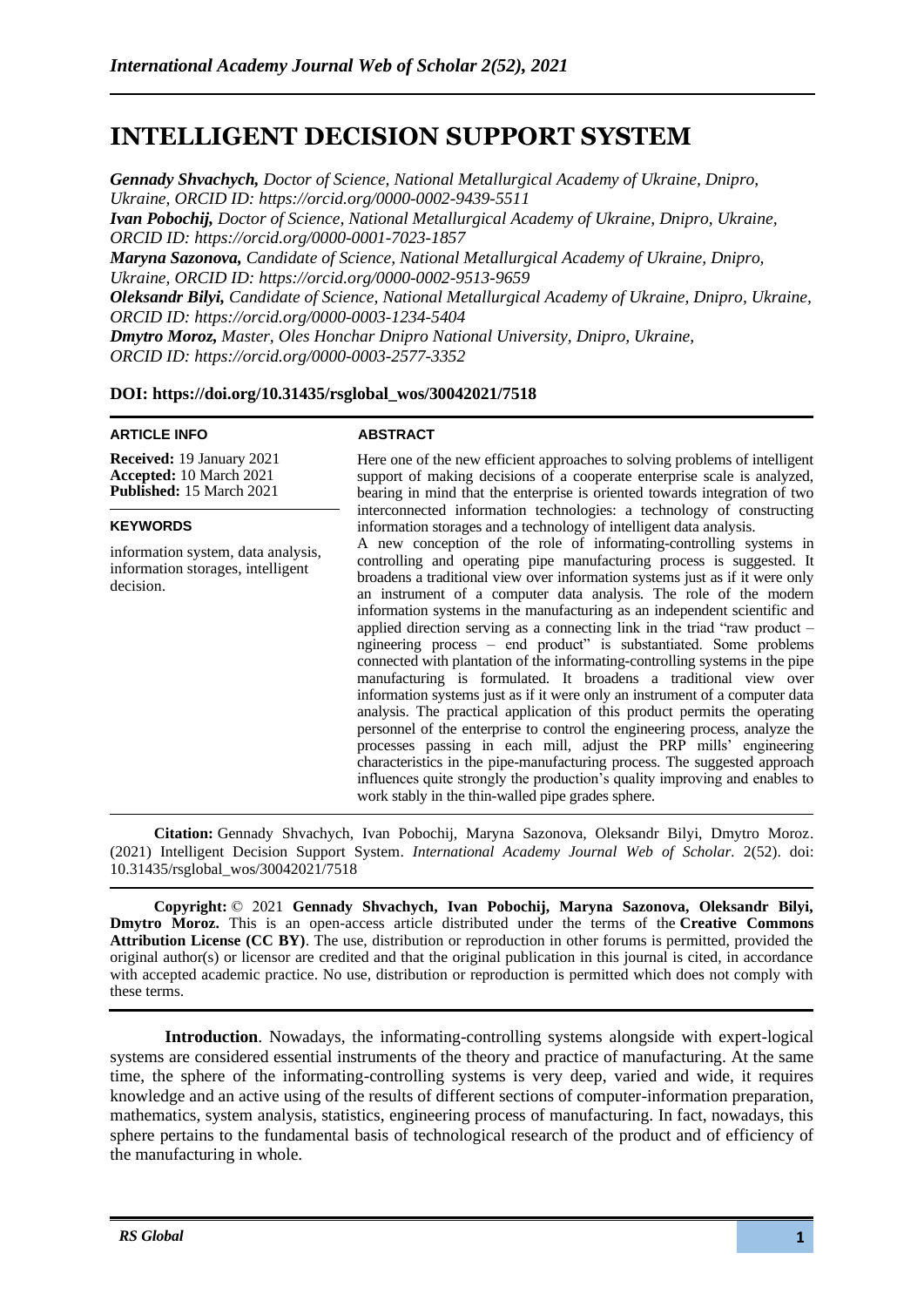During all the development period of the direction and especially in the recent years, its extreme importance for the product's quality improving and working efficiency increasing has been pointed out. That is why, as the informating-controlling systems were developing, they were getting associated in a single system of the engineering process and manufacturing control.

A lot of works are devoted to the problem of research, elaboration and plantation of the computer systems in metallurgy. So, in [1] the role of the computer control systems in cast iron production is accentuated. In [2] it is shown that the computer control systems allow to realize not only a current fusion control, but also to conduct an analysis of the technological situations with giving recommendations as to controlling the blast-furnace process in whole. In [3] it is noted that the software environment for conducting a calculating analysis of the most important sides of the blastfurnace process and for conducting an automated search for the optimal conditions of fusion in basic modes of the blast furnace's performance

In [4] a new approach to mathematical modeling of metal turning in section extruding based on the finite elements method is suggested.

In this article, one of the efficient approaches to solving problems of intelligent support of making decisions of a cooperate enterprise scale is analyzed, bearing in mind, that the enterprise is oriented towards integration of two interconnected information technologies: the technology of constructing information storages and the technology of intelligent data analysis. Additionally, in our opinion, the information systems, correspondent mathematical models and processes of their construction, verification and interpretation are the irreplaceable link in the triad "raw product – engineering process – end product", and they are called to provide integrity of the engineering process and manufacturing. Besides, prospects of a further development of informating-controlling systems, both in pipe manufacturing and in some related researches supporting this direction are examined.

**Setting the problem.** Upgrading of technics and technologies and a continuos growth of requirements to the quality of the product inspire elaboration of new information systems of intelligent support of making decisions of a cooperative enterprise scale.

One of the approaches to creating systems of a new generation decision support is oriented towards integration of two interconnected information technologies: the technology of constructing information storages (IS) and the technology of intelligent data analysis.

This article is devoted to the peculiarities of elaboration of the information systems of the new type on the example of the controlling processing characteristics of the products rolled by the piperolling plant 140 (PRP-140).

Nowadays, the technology of constructing IS is partially based on the PRP-140 with lengthwise-rolling mills. Let us have a look at the process of its construction (fig. 1).



*Fig. 1. Structural scheme of the information system*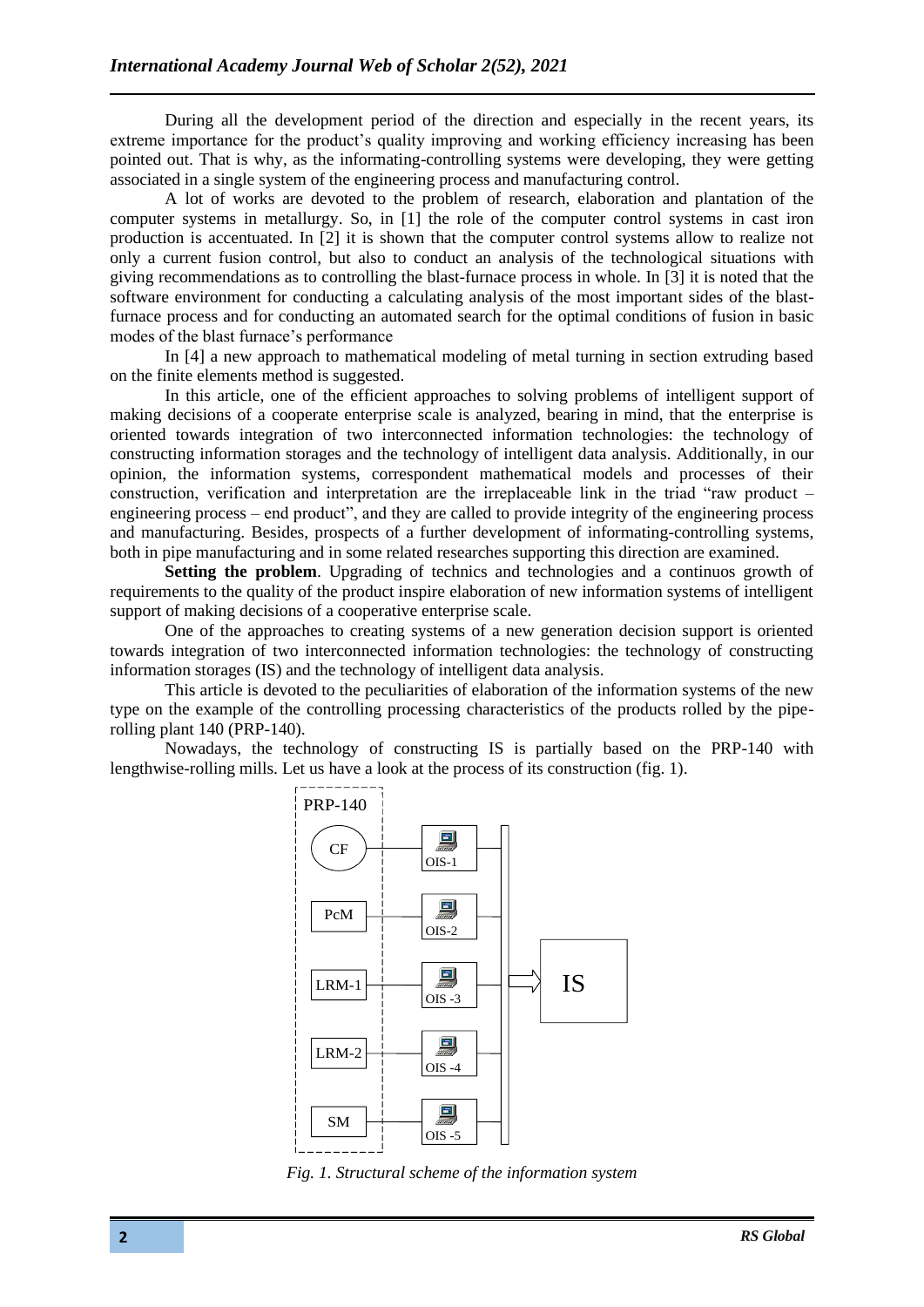In the fig. 1, we use the following abbreviations:  $CF -$  circular furnace; PcM-piercing mill; LRM-1 and LRM-2 – lengthwise rolling mills No1 and No2; SM – sizing mill; OIS-1, OIS-2, OIS-3, OIS-4 – operative information systems, IS – information storage.

The substance of the constructing technology of the IS is as follows. The distinctive feature of the engineering process of the pipe manufacturing by the PRP-140 with the lengthwise-rolling mills is in presence of single-type structural elements in the plant line which define the composition and configuration of the PRP-140. Such a peculiarity allows to create the OIS which contains a varied information as to the performance of the PRP-140 (date, time, fusion number, pipe grades, steel quality etc.). Further on, the data from the OIS are extracted and put into one source – the IS.

The main idea, put into the principle of the IS technology is to conduct the current analysis intermediately on the basis of the operative information systems is inefficient. It is explained by the fact that the data as to the performance of one of the PRP-140 mills do not enable to get a whole and objective picture of the performance of the plant in whole. All the necessary for the analysis data are kept in a single source – the IS. The main peculiarity of the IS data is their availability not only for reading. At the same time, no data modification is made, as it may break integrity of the IS.

It should be noticed that the IS, according to their classical definition, are a set of facilities permitting to give integral data for their further analysis and making decisions as to the control. It means that the information storages give only a long-range architecture of the intelligent cooperative enterprise scale decision system construction, and they are its central part. The task of the research suggested is to elaborate a set of special software environment, which would enable to construct a polyfunctional system of intelligent decision-making, where such software environment is oriented towards the analytical data processing technologies – the technologies of intelligent data analysis (IDA). Then the above-mentioned technologies must be integrated for making correspondent decisions as to adjusting the processing characteristics of the rolling process.

**Software environment system.** In order to solve the tasks set, a software environment system was elaborated. It requires the following resources:

– Operating system: Microsoft Windows−95 and higher or Microsoft Windows NT 4.0 and higher.

– On-line storage: 16 Mb (32Mb is recommended). For Windows NT 4.0 48 Mb is recommended.

– Internet Explorer 3.0 (or of more modern versions).

– MS Office 97 or higher composed of Database Management System Access, MS Excel.

– MathCad of 2000 Version or higher for data processing.

– During installation of the software environment a setup box appears, wherein one can indicate the correspondent modes. At this stage, it is possible to refuse some modes. Other settings may be used later.

**Information system of intelligent support of decision-making.** You can see the structural scheme of the information system of intelligent support of decision-making in the fig. 2. Here, ISISD stands for the information system of intelligent support of decision-making.

Taking into consideration that the IS contain various information as to the performance of the PRP-140 (date, time, fusion number, pipe grades, steel quality, ingoing size of the round billet, pipe sizes after each mill etc.), the task of the suggested information system is to classify and to process the data for the purpose of resetting the PRP-140 mills' processing characteristics and those of the correspondent forecast.

At the same time, the information system enables to take a lot of measures as to the data processing. So, if necessary, one can follow dynamics of changing the characteristics of each pipe from the circular furnace up to the sizing or reducing mills inclusively. Besides, there appears a possibility to classify the data according to the rolling characteristics (steel quality, ingoing size, round billet size, pipe grades etc.). The latter permits to carry out a number of researches connected with determining dependence of the rolling process results on the ingoing data and current characteristics.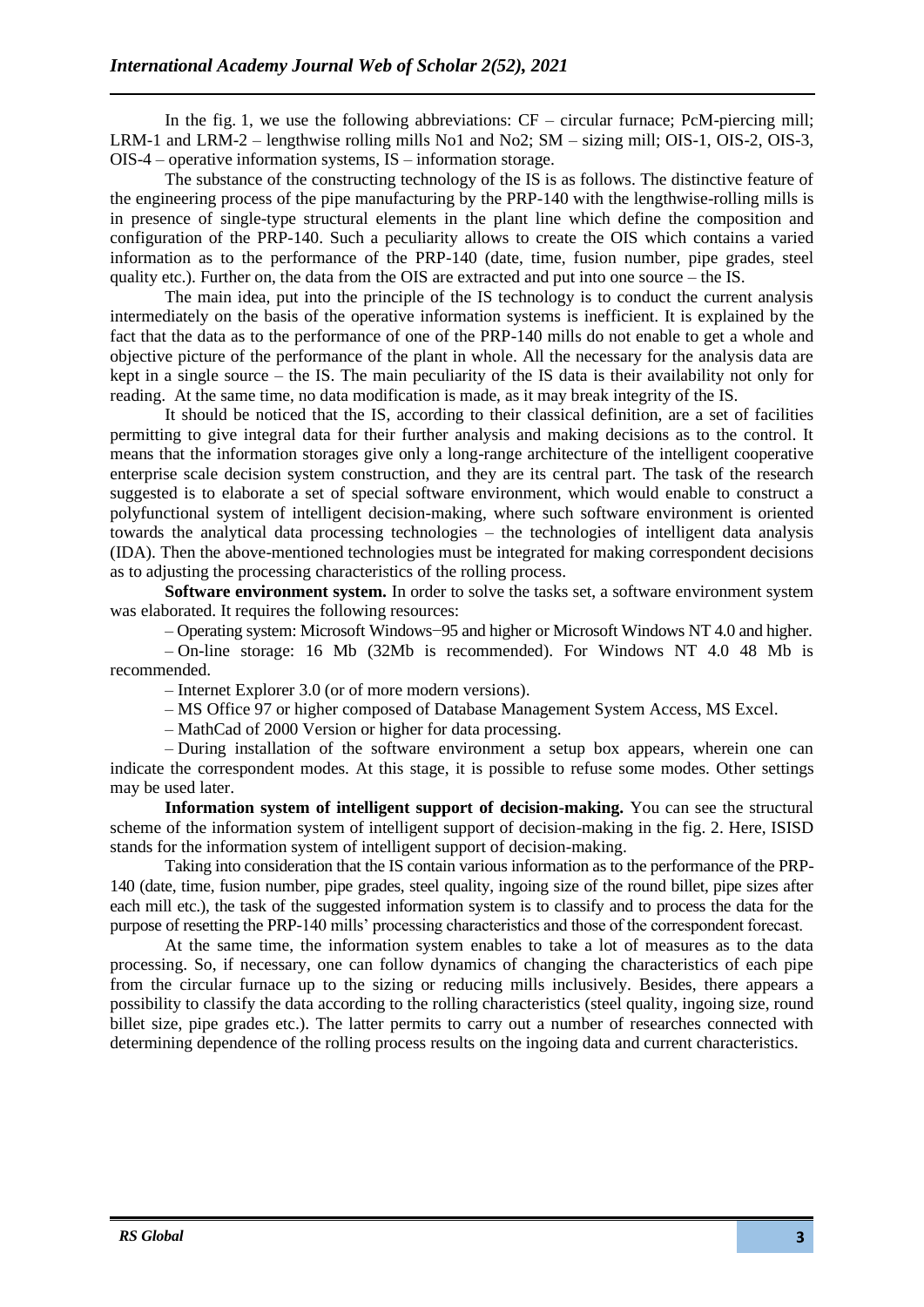

*Fig. 2. Structural scheme of the information system of intelligent support of decision-making*

For example, in the process of piercing a lot of one-sized hollow-billets, an elongation ratio shift under each hollow billet's deformation may be observed [5]. A variable pace of work of the piercing mill, preconditioned by essential processing pauses, implies a constant considering of the thermal condition of the plant which influences the total elongation value. The elongation ratio shifts under a lot of hollow billets piercing reach 30% of nominal (table) values. In order to stabilize the elongation ratio, the operating personnel (supervisor), following his own practical experience and intuition adjusts the mill settings by means of shifting the piercer plug before piercing the next hollow billet. For the purpose of reducing the supervisor's subjective influence, the suggested system chooses the required piercer plug's condition subject to the algorithm elaborated.

The suggested system is oriented towards application of the method of the exponential average magnitude, as a method which describes the process of the elongation ratio shifting process  $\mu_{nr}$  of the piercing mill in the most accurate way. It is presented as a time series, and the exponential smoothing of the elongation ratios series is calculated according to the recurrent formula:

$$
\mu_{pri} = \alpha \cdot x_i + \beta \cdot \mu_{pri-1} ,
$$

where  $\mu_{pri}$  is the exponential average magnitude (elongation ratio) at the point of time t<sub>pr</sub>;

 $\alpha$  is the smoothing characteristics;  $\alpha = const$ ,  $0 < \alpha < 1$ ,  $\beta = 1 - \alpha$ ;

 $\mu_{pri-1}$  is the real elongation ratio under piercing the next hollow billet;  $x_i$  *is the time series.* 

The software support of the information system (IS) is constructed according to the algorithm which, in the final analysis, allows to receive the current pipe characteristics shifts from those given, or from those weighted average; and also the dependencies of the shifts upon the rolling processing characteristics. So, in order to examine the metal crop volume it is necessary to estimate the rolled pipes' length's  $l_{\phi}$  deviations from the nominal (table) pipe length value  $(l_T)$ :  $\Delta l = l_{\phi}$  -  $l_T$ . Estimation of the length deviations volumes is made by comparing the actual lengthes with their average magnitude (*lav*) for the lot:

$$
\varDelta l = l_{\phi} - l_{av}
$$

where 
$$
\Delta l = \frac{1}{n} \sum_{i=1}^{n} l_{\phi_i}
$$
,

where  $n$  is the number of the pipes rolled.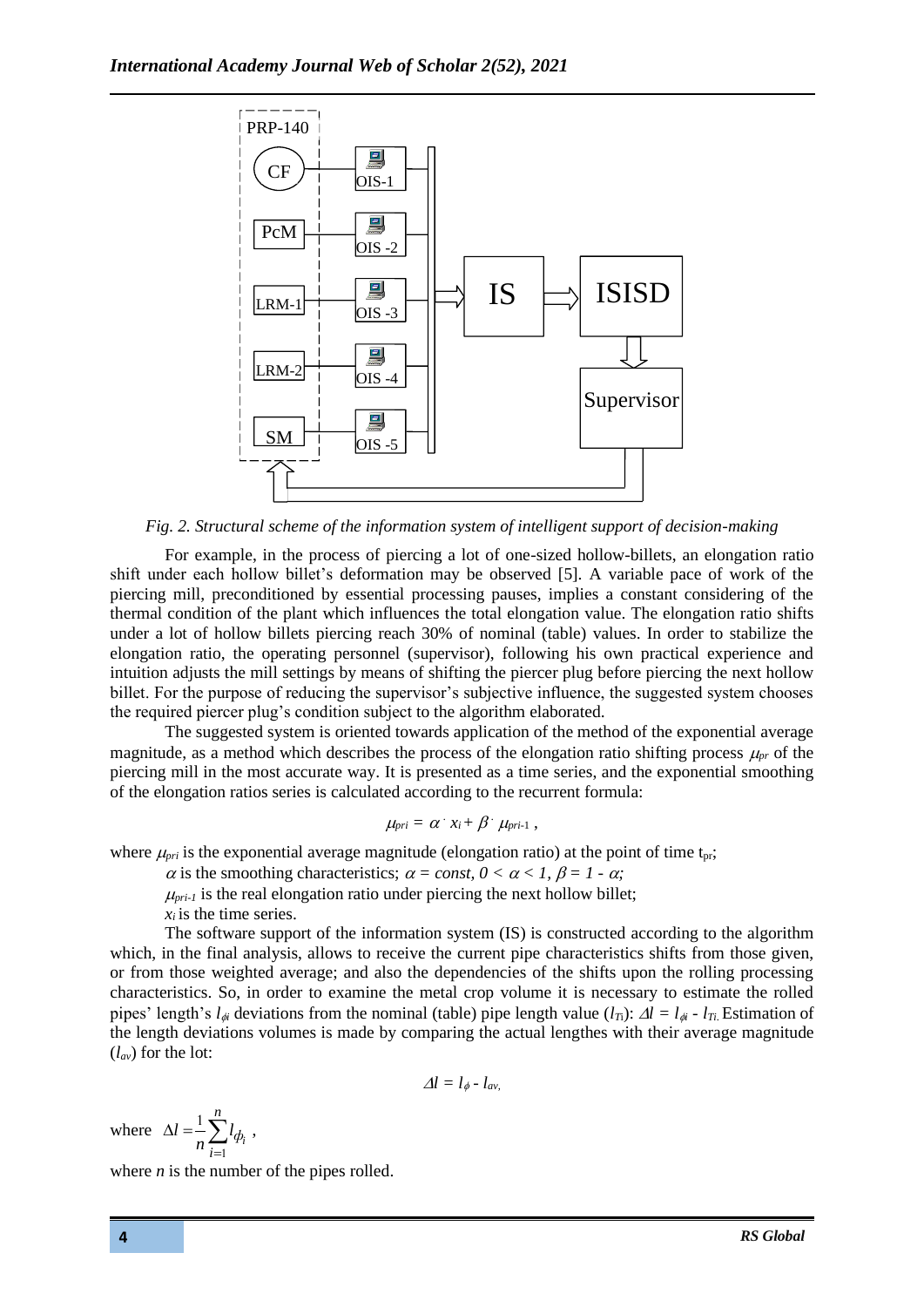In order to estimate the received rolling characteristics, the algorithm uses the dependencies including the peculiarities of the pipe deformation process according to the fundamentals of the pipe manufacturing theory [6]. It should be noticed that among the analyzed characteristics, the principal figures are those of the hollow billets' and pipes' length, the elongation ratios for each mill and the plant in whole, crop values, dead time, unfinished sections number. Let us consider a variant of the suggested IS's functioning.

**Example of the is's functioning.** The suggested IS provides for several functioning modes. A large volume of information in the IS requires a preliminary data retrieval, which is made by means of classifying according to the date, pipe grades, fusion number, lot's number, order's number. Let us consider an example connected with the data processing and analyzing according to the calendar.

When switch to the calendar mode, a dialog box appears on the screen for the user to choose the year, month and day, for instance, as it is shown in the fig. 3. The user has decided to analyze the information for the 24 working hours of 21 March, 2021 of the PRP-140.

| $\overline{?}$<br>Файл<br>$\sqrt{2012}$<br>Mapr<br>$\blacktriangledown$ |    |    |    |    |    |                |  |  |
|-------------------------------------------------------------------------|----|----|----|----|----|----------------|--|--|
| Пн                                                                      | BI | Cp | Чт | Пт | Сб | Bc             |  |  |
| 24                                                                      | 25 | 26 | 27 | 28 | ć  | $\overline{2}$ |  |  |
| 3                                                                       | 4  | 5  | G  | 7  | 18 | 9              |  |  |
| 10                                                                      | 11 | 12 | 13 | 14 | 15 | 16             |  |  |
| 17                                                                      | 18 | 19 | 20 | 2  | 22 | 23             |  |  |
| 24                                                                      | 25 | 26 | 27 | 28 | 29 | 30             |  |  |
| 31                                                                      |    | 5  | ٩  |    | E  | B              |  |  |

Subject to the chosen date the IS data retrieval is activated. In the result of processing the information, the total number of records on this issue appears on the screen (fig. 4).



## *Fig. 4. IS data's analysis subject to the chosen date*

Further on, the information as to the functioning of the PRP that day in whole appears on the screen. (fig. 5).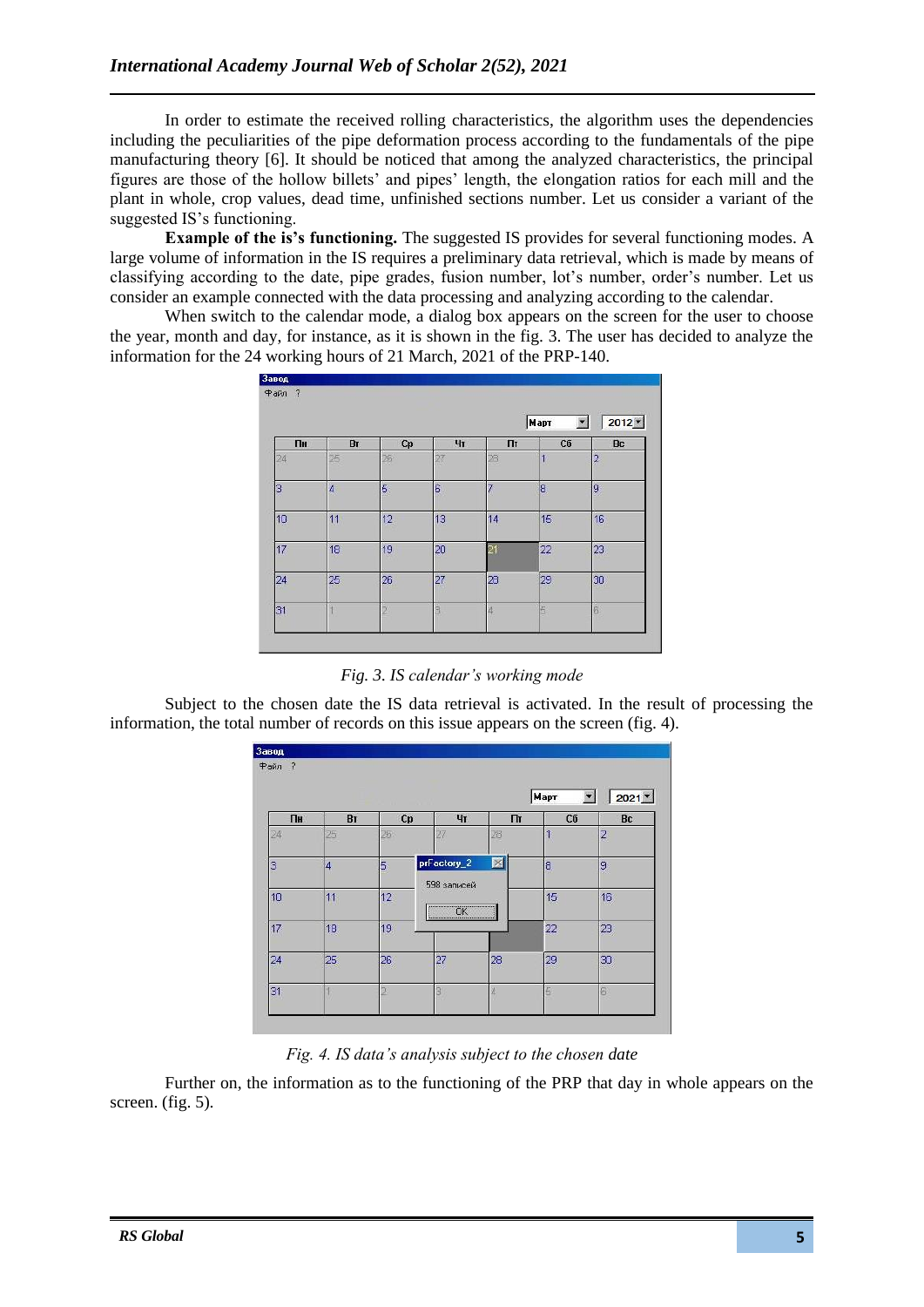| <b>Заготовка</b> |     | Труба |       |                     |             |         |              |
|------------------|-----|-------|-------|---------------------|-------------|---------|--------------|
|                  | D   |       | D     | Дата                | Марка стали | Плавка  | Номер заказа |
| 1450             | 150 | 6.05  | 168.3 | 3/21/03 2:22:44 AM  | GrB         | 47233   | 721350/101   |
| 1700             | 150 | 10    | 152   | 3/21/03 10:38:03 AM | $10 - 20$   | P213387 | 720392       |
| 1700             | 150 | 10    | 152   | 3/21/03 10:44:17 AM | 20          | P213387 | 720422       |
| 1700             | 150 | 10    | 152   | 3/21/03 11:41:15 AM | 10/20       | P213387 | 720434       |
| 1700             | 150 | 10    | 152   | 3/21/03 12:18:41 PM | 10/45       | P213387 | 720444       |
| 1800             | 150 | 10    | 140   | 3/21/03 12:23:01 PM | 20          | P213378 | 720913/101   |
| 1800             | 150 | 10    | 140   | 3/21/03 1:22:21 PM  | 20          | P213378 | 720350       |
| 1750             | 150 | 9.5   | 140   | 3/21/03 1:58:53 PM  | 20          | P213381 | 720450       |
| 1750             | 150 | 9.5   | 140   | 3/21/03 3:00:00 PM  | 20          | P213381 | 720450       |
| 1600             | 150 | 10    | 140   | 3/21/03 3:44:23 PM  | 20          | P213381 | 720350       |
| 1500             | 150 | 10.6  | 140   | 3/21/03 4:28:08 PM  | 20          | P213378 | 720955/201   |
| Анализировать    |     |       |       |                     |             |         |              |



In this box, numbers of orders for pipe manufacturing, hollow billets sizes, the rolled pipes grades, rolling time etc. are shown.

If necessary, the required information can be printed out and analyzed (press the button "Analyze"). Here the data from the IS are transferred to the Excel environment, where their automatic classification and processing according to the algorithm is given.

The data transfer from the IS to the Excel environment is explained by the fact that the given program product enables to realize the necessary data processing in rather a convenient and obvious manner. In the fig. 6, a fragment of processing the data as to the piercing mill and lengthwise-rolling mills No1 and No2 with the given length of the hollow billet before piercing and after heating is shown.

|                                 |                                                                                                                                                                                |         | Microsoft Excel - 37521.0991203704.xls |                               |                                                                     |                   |                       |                                  |                  |                               |                               | $ P$ $\times$   |
|---------------------------------|--------------------------------------------------------------------------------------------------------------------------------------------------------------------------------|---------|----------------------------------------|-------------------------------|---------------------------------------------------------------------|-------------------|-----------------------|----------------------------------|------------------|-------------------------------|-------------------------------|-----------------|
|                                 | Файл Правка                                                                                                                                                                    |         | Вид Вставка Формат Сервис Данные       |                               |                                                                     | Окно Справка      |                       |                                  |                  |                               |                               | $ B$ $\times$   |
|                                 | $\mathbf{r}$ d                                                                                                                                                                 | 4<br>B. | <b>AER</b><br>$\lambda$                | 电危ぐ                           | $n + n$                                                             | $f_{\infty}$<br>Σ | $\frac{A}{A}$<br>仙    | 45 95%<br>×                      | $\boxed{2}$ .    |                               |                               |                 |
|                                 | 再<br>$^{100}_{4,0}$<br>$\boldsymbol{\Pi} \cdot \boldsymbol{\Delta} \cdot \boldsymbol{\Lambda}$ .<br>7.66<br>使狼<br>Arial Cyr<br>$-10$<br>97<br>% 000<br><b>X</b> K H<br>三畫<br>国 |         |                                        |                               |                                                                     |                   |                       |                                  |                  |                               |                               |                 |
| $\blacktriangledown$<br>A1<br>≕ |                                                                                                                                                                                |         |                                        |                               |                                                                     |                   |                       |                                  |                  |                               |                               |                 |
|                                 | A                                                                                                                                                                              | в       | Ć                                      | D                             | E                                                                   | F                 | G                     | H                                |                  | J                             | K                             | ×               |
| 1                               |                                                                                                                                                                                |         |                                        | Длина                         |                                                                     |                   | Коэффициент вытяжки   |                                  |                  | Паузы                         |                               |                 |
| $\overline{2}$                  | Homep                                                                                                                                                                          | Печь    | Прошивной                              | C <sub>I</sub> I <sub>1</sub> | C <sub>U</sub> L2                                                   | Прошивной         | C <sub>TH</sub>       | C <sub>TI</sub> <sub>12</sub>    | Прошивной        | C <sub>I</sub> I <sub>1</sub> | C <sub>TI</sub> <sub>12</sub> |                 |
| 3                               | 1                                                                                                                                                                              | 1,53    | 5,10                                   | 6,84                          | 6,87                                                                | 3,33              | 4,46                  | 4,49                             |                  |                               |                               |                 |
| 4                               | $\overline{2}$                                                                                                                                                                 | 1,54    | 5,20                                   | 7,13                          | 7,18                                                                | 3,38              | 4,63                  | 4,67                             | 0:00:34          | 0:00:33                       | 0:00:32                       |                 |
| 5                               | 3                                                                                                                                                                              | 1,53    | 5,17                                   | 7,05                          | 7,08                                                                | 3,37              | 4,60                  | 4,62                             | 0:00:32          | 0:00:33                       | 0:00:33                       |                 |
| 6                               | 4                                                                                                                                                                              | 1,54    | 5,22                                   | 7,07                          | 7,15                                                                | 3,39              | 4,59                  | 4,65                             | 0:00:26          | 0:00:25                       | 0:00:25                       |                 |
| 7                               | 5                                                                                                                                                                              | 1,53    | 4,83                                   | 6,93                          | 6,98                                                                | 3,15              | 4,52                  | 4,55                             | 0:00:33          | 0:00:34                       | 0:00:34                       |                 |
| 8                               | 6                                                                                                                                                                              | 1,54    | 5,26                                   | 6,90                          | 6,92                                                                | 3,42              | 4,49                  | 4,50                             | 0:00:32          | 0:00:32                       | 0:00:32                       |                 |
| 9                               | 7                                                                                                                                                                              | 1,51    | 5,19                                   | 6,59                          | 6,81                                                                | 3,45              | 4,38                  | 4,52                             | 0:11:04          | 0:11:04                       | 0:11:04                       |                 |
| 10                              | 8                                                                                                                                                                              | 1,54    | 5,28                                   | 6,83                          | 7,13                                                                | 3,44              | 4,45                  | 4.64                             | 0:00:34          | 0:00:35                       | 0:00:35                       |                 |
| 11                              | 9                                                                                                                                                                              | 1,53    | 5,12                                   | 6,65                          | 6,95                                                                | 3,34              | 4,35                  | 4.54                             | 0:00:35          | 0:00:35                       | 0:00:35                       |                 |
| 12                              | 10                                                                                                                                                                             | 1,53    | 5,18                                   | 6,65                          | 6,78                                                                | 3,39              | 4,35                  | 4.43                             | 0:00:36          | 0:00:35                       | 0:00:35                       |                 |
| 13                              | 11                                                                                                                                                                             | 1,54    | 5,22                                   | 6,74                          | 7,01                                                                | 3,40              | 4,39                  | 4,56                             | 0:00:37          | 0:00:38                       | 0:00:38                       |                 |
| 14                              | 12                                                                                                                                                                             | 1,53    | 5,22                                   | 6,73                          | 7,07                                                                | 3,42              | 4,40                  | 4,62                             | 0:00:37          | 0:00:35                       | 0:00:36                       |                 |
| 15                              | 13                                                                                                                                                                             | 1,54    | 5,12                                   | 6,72                          | 7,07                                                                | 3,32              | 4,36                  | 4,59                             | 0:00:35          | 0:00:36                       | 0:00:38                       |                 |
| 16                              | 14                                                                                                                                                                             | 1,54    | 5,21                                   | 6,73                          | 7,08                                                                | 3,38              | 4,36                  | 4,59                             | 0:00:37          | 0:00:37                       | 0:00:34                       |                 |
| 17                              | 15                                                                                                                                                                             | 1,60    | 5,41                                   | 7,02                          | 7,39                                                                | 3,37              | 4,37                  | 4,60                             | 0:00:40          | 0:00:40                       | 0:00:34                       |                 |
| 18                              | 16                                                                                                                                                                             | 1,54    | 5,19                                   | 6,71                          | 7,08                                                                | 3,38              | 4,36                  | 4,60                             | 0:00:34          | 0:00:34                       | 0:00:33                       |                 |
| 19                              | 17                                                                                                                                                                             | 1,54    | 5,20                                   | 6,69                          | 7,06                                                                | 3,38              | 4,35                  | 4,59                             | 0:00:34          | 0:00:34                       | 0:00:35                       |                 |
| 20                              | 18                                                                                                                                                                             | 1,54    | 5,21                                   | 6,71                          | 7.05                                                                | 3,37              | 4,34                  | 4,57                             | 0:00:34          | 0:00:35                       | 0:00:34                       |                 |
| 21                              | 19                                                                                                                                                                             | 1,54    | 5,21                                   | 6.73                          | 7.07                                                                | 3,38              | 4,36                  | 4.58                             | 0:00:34          | 0:00:33                       | 0:00:33                       |                 |
| 22                              | 20                                                                                                                                                                             | 1,54    | 5,20                                   | 6,72                          | 7.08                                                                | 3,38              | 4,37                  | 4.60                             | 0:00:34          | 0:00:34                       | 0:00:33                       |                 |
| 23                              | 21                                                                                                                                                                             | 1.54    | 5,22                                   | 6.74                          | 7,09                                                                | 3,39              | 4,38                  | 4,60                             | 0:00:32          | 0:00:33                       | 0:00:35                       |                 |
| 74                              | つつ<br>H                                                                                                                                                                        | 1.50    | 5.42<br>Коэф вытяжки для 'ДУО2'        | 7 N A                         | 7.36<br><b>Лист1</b> / Лист2 / Лист3                                | 3.39              | $A$ $AD$              | $A$ $B0$<br>$\blacktriangleleft$ | 0.00.35          | 0.00.34                       | 0:00:32                       |                 |
|                                 |                                                                                                                                                                                |         |                                        |                               |                                                                     |                   |                       |                                  |                  |                               |                               |                 |
|                                 | Действия -                                                                                                                                                                     | $k_{i}$ |                                        |                               | Автофигуры $\cdot \setminus \setminus \square$ $\Box$ $\Box$ $\Box$ | $\blacksquare$    | $\ddot{\cdot}$<br>区面包 | $\nabla$ 86 $\Box$               | $\sqrt{6}$<br>EB | EH<br>$\equiv$<br>$\div$      | 힆<br>$A \mathbb{R}$           | $\mathcal{R}$ . |
| Готово                          |                                                                                                                                                                                |         |                                        |                               |                                                                     |                   |                       |                                  |                  | <b>NUM</b>                    |                               |                 |
|                                 | <b>BITyck</b><br>En 12:06                                                                                                                                                      |         |                                        |                               |                                                                     |                   |                       |                                  |                  |                               |                               |                 |

*Fig. 6. Data analysis in the Excel environment*

Besides the analytical procedure of information processing, the environment permits to form the required graphical dependencies (drawing 7).

As an example, let us examine a process of rolling a pipe of 168 mm diameter, 7.00 mm wall thickness and 6,000 mm length. In the table (fig. 6) the data as to the pipes' length, elongation ratios and processing pauses for the plant's mill are presented. The calculation (table) values of the following processing characteristics: the summary elongation ratio is 4.9; the elongation ratio on the piercing mill is  $3.41$ ; in the LRM-1 – 4.40; in the LRM-2 – 4.56.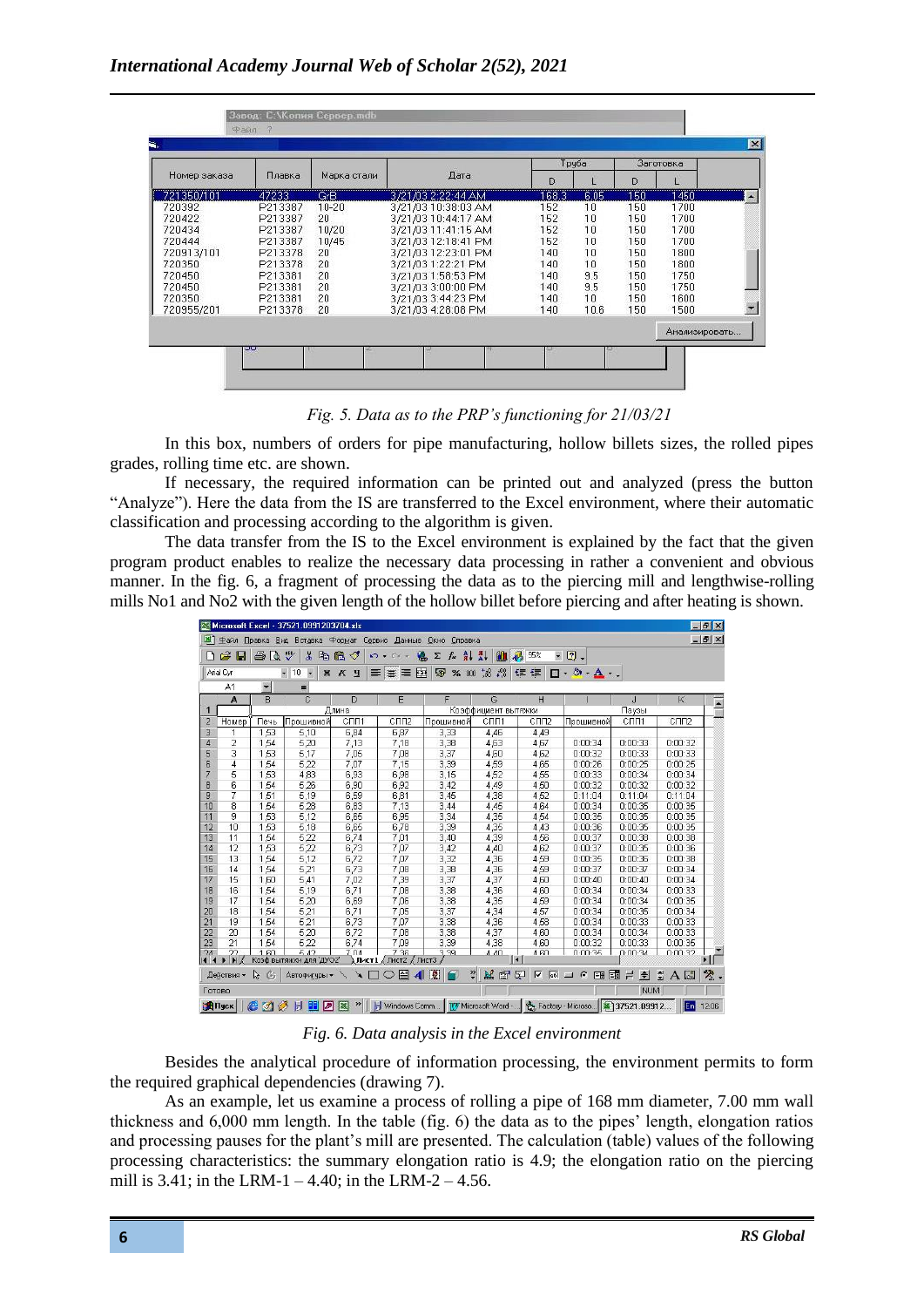

количество труб, шт.

*Fig. 7. Elongation ratio changes and the pipe sized 168 x 7.0 rolling process porosity; a) – pause duration before the hollow billet piercing; b); c); d) – elongation ratios in the PcM, LRM-1, LRM-2 (per pipes' number (in pieces)).*

The pause of 4.5 minutes before piercing the 53-th hollow billet (drawing 1a) led to reducing the elongation ratio on the piercing mill up to 3.08 (drawing 7b) and is observed on the following mills (drawing 7c, d) –in the LRM-1 the elongation ratio reduced to 3.95, in the LRM-2 – to 4.13. It is likely to lead to increasing the No53 pipe's wall thickness, and if the engineering process was passing without the supervisor's intermediation (as confirmed by the data in the drawing 7 c, d), the wall thickness will exceed the limits, so the pipe will be rejected.

Using this information in the on-line mode, the LRM supervisor has a possibility to adjust the mill's settings in order to change the elongation ratio of the LRM-2 up to the value close to that from the table.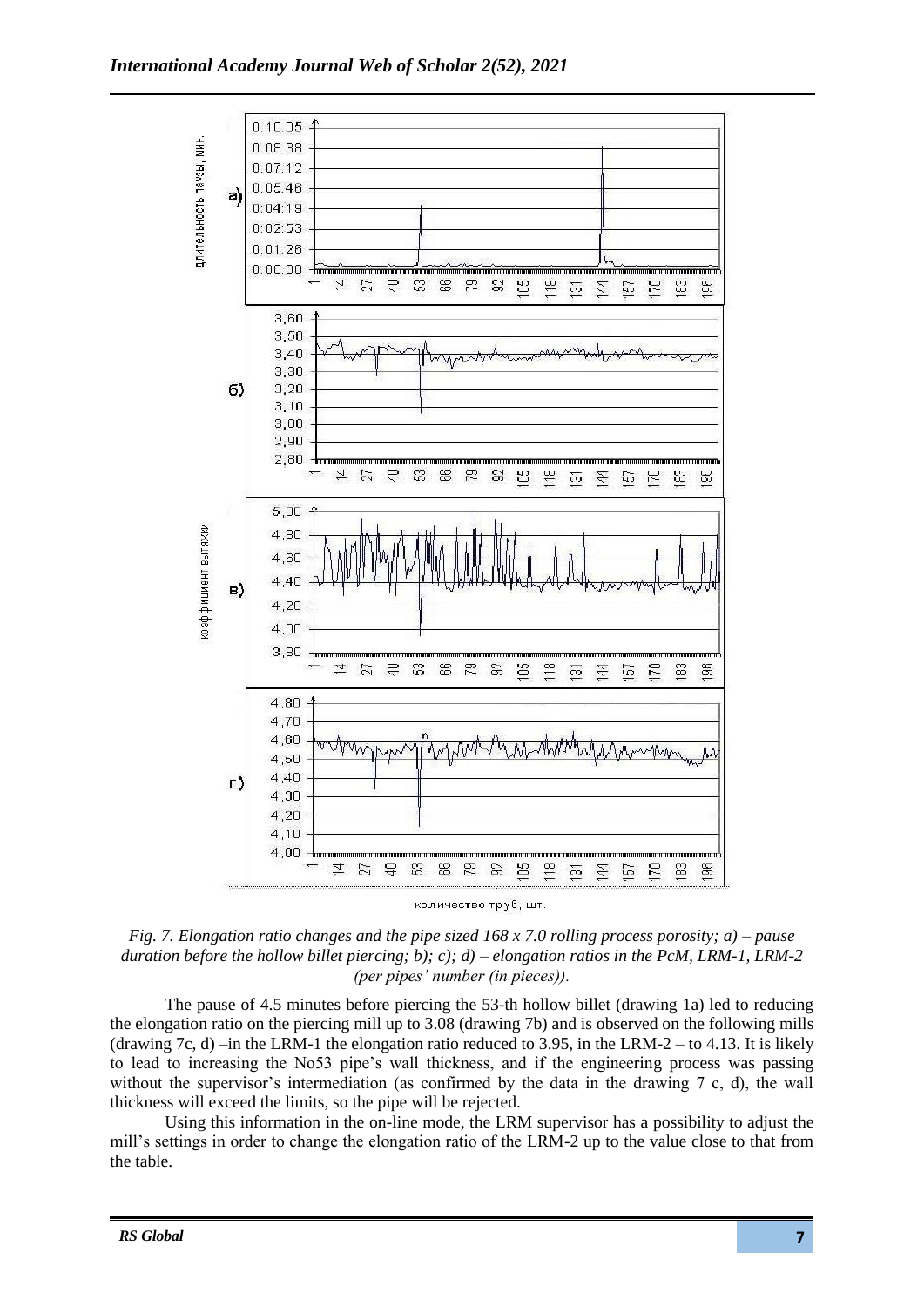Besides the mentioned table and graphical rolling process analysis, the IS enables to give short-term forecasts in the automatic mode with giving recommendations as to on-line adjustment of the mill's characteristics.

**Techniques of analyzing the data by the supervisor.** When analyze the information, people often come across to the fact that the theoretical excellence of methods of analysis break down against the reality. It is explained by the fact that perfect, from the theoretical point of view, methods of analysis have very little in common with practice. More often, the supervisor faces the situation, when it is rather difficult to do some assumptions concerning the task investigated. It is not always possible to construct a PRP model, and the table of experiment-based data of an "input-output" type, where each line contains values of the input characteristics of the object and the correspondent values of the output characteristics, becomes the only source of information for the rolling process. In the result, the supervisor has to use heuristic or expert assumptions as to the processes developing in the PRP systems. These supervisor's assumptions are based on his experience, intuition, depth of understanding of the analyzed engineering process. The conclusions drawn from such an approach are based on a simple but fundamental hypotheses about monotony of the decision space. This hypotheses may be expressed as follows: "Similar input situations lead to the similar output reactions of the system". In the result of such a decision-making method, an academic severity is sacrificed to the real situation.

Of course, the supervisor is ready for the analyzed process to turn out to be too sophisticated and not capable of being strictly analyzed with the help of exact analytical methods. Nevertheless, taking into account the information received by means of the ISISD, one can get a pretty clear idea of the PRP's performance in different circumstances, approaching the task from different points of view and following the correspondent data domain. Here, on basis of the ISISD, the process of progressing from a raw model to more adequate ideas of the analyzed process is realized. The flow-block of methods of analyzing the data by the supervisor is presented in the fig. 9.



*Fig. 9. Flow-block of methods of analyzing the data by the supervisor*

The data as to the functioning of various PRP mills come to the OIS which contain information concerning the engineering characteristics of the rolling process. The data are extracted from the OIS and put into a single information source – the IS. The block of data is the basic information for the ISISD. The ISISD enables to process the data as required and to present the data analysis in a suitable table and graphical form. Besides, the ISISD prognosticates adjustment of the plant's mills' characteristics. Following the received information, the supervisor makes the appropriate decision as to the PRP's functioning modes. Here, either an appropriate adjustment of the mills' characteristics is realized, or the rolling process followed by accumulation of information goes on.

**Summary.** In the suggested approach, the key role in making decisions as to the control belongs to two technologies: the technology of IS and the technology of the intelligent data analysis. The suggested technologies are an essential component of the engineering process and serve as the connecting link in the triad "raw product – engineering process – end product".